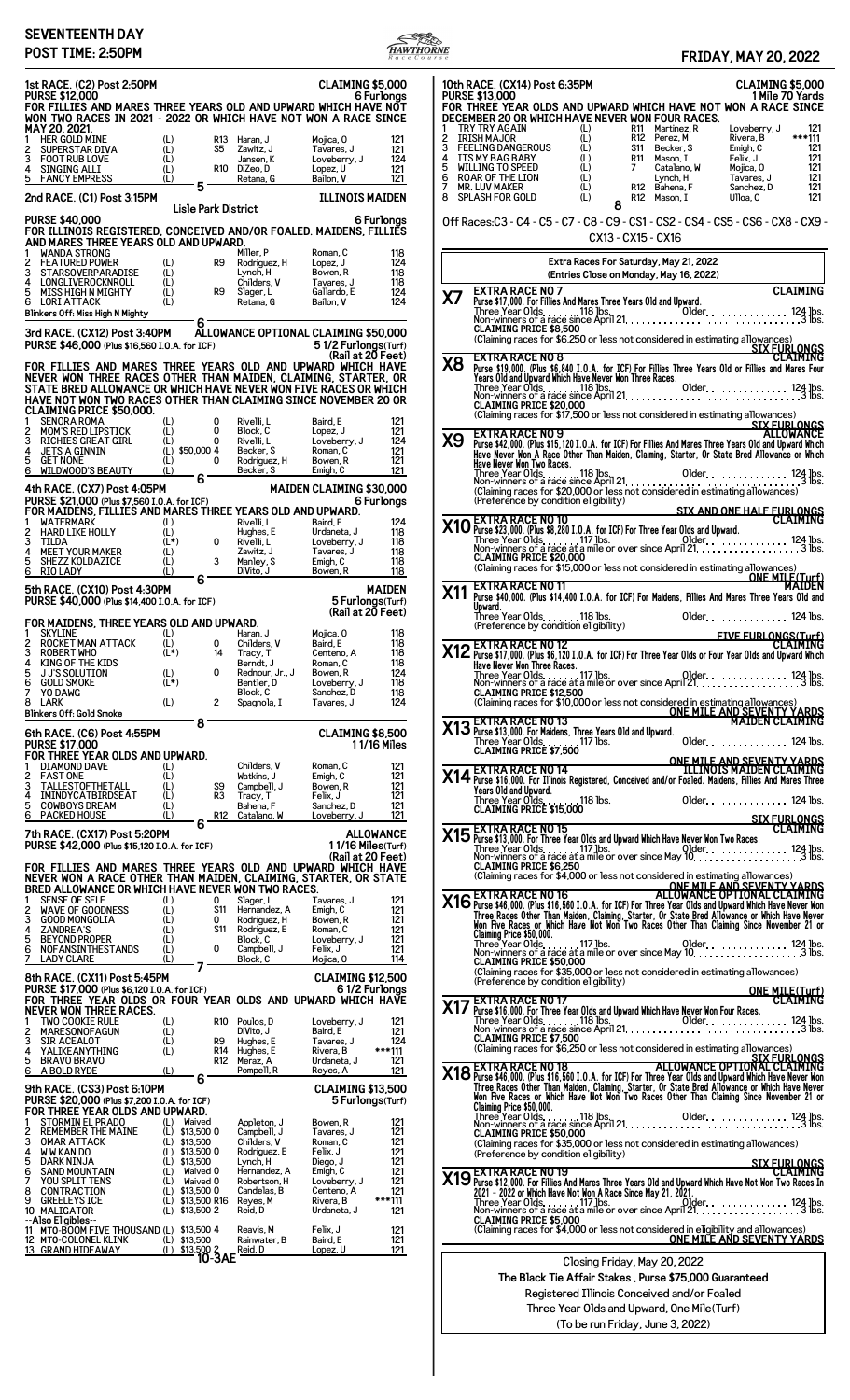**ATTENTION HORSEMEN: PENDING RACING BOARD APPROVAL -- FOR THE REMAINDER OF THE MEET (May 20 - June 25) there will be NO SUNDAY RACING. The meet will go back to 2 days a week (RACING FRIDAYS AND SATURDAYS). Above you will find additional extra races added to Saturday, May 21 Draw. Some of these races are from Sunday, May 22.**